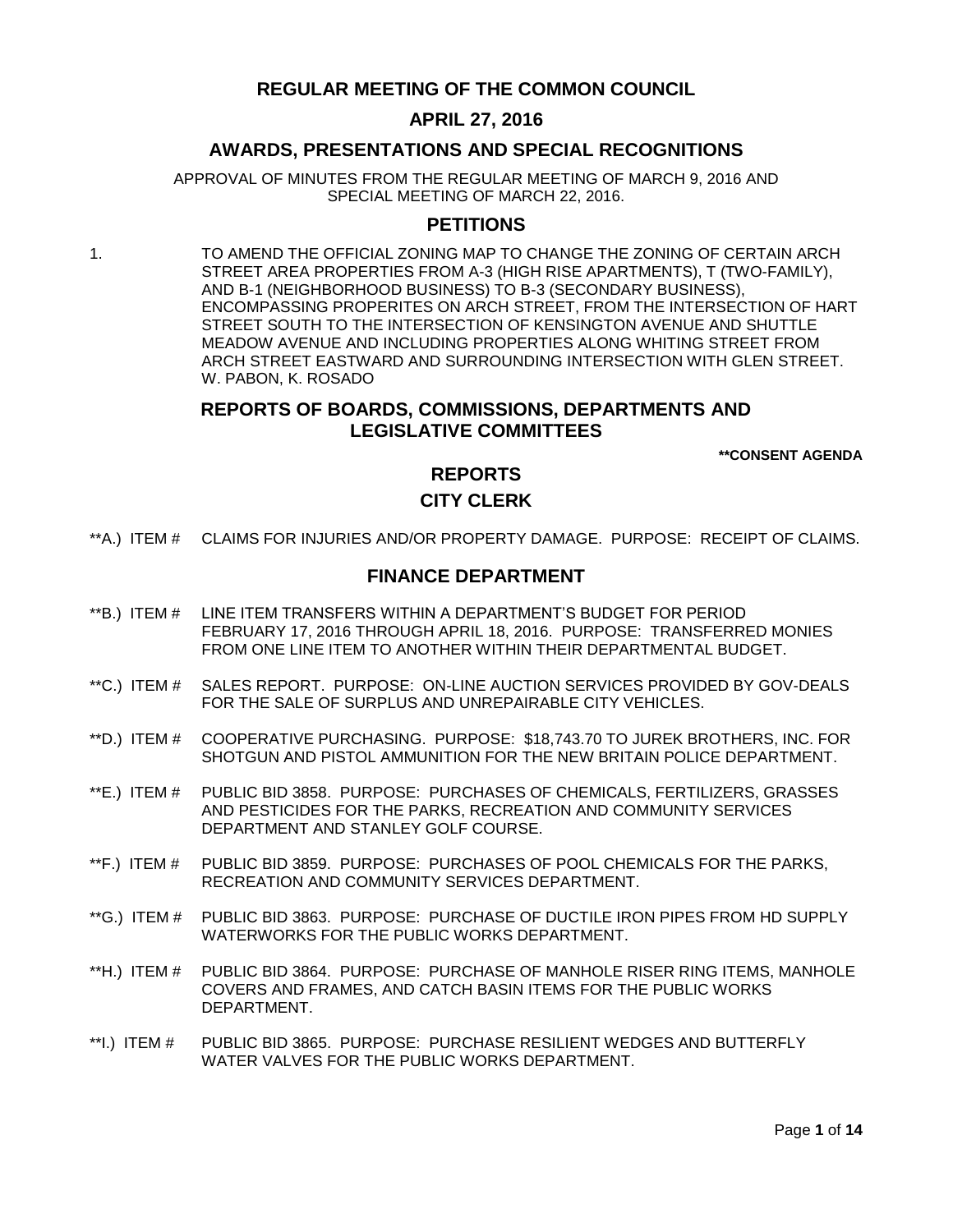- \*\*J.) ITEM # [PUBLIC BID 3866. PURPOSE: PURCHASE OF WATER METERS FROM TI-SALES FOR](#page-8-0)  [THE PUBLIC WORKS DEPARTMENT.](#page-8-0)
- \*\*K.) ITEM # [PUBLIC BID 3868. PURPOSE: PURCHASE OF FIRE HYDRANTS FOR \\$1,945 PER UNIT](#page-9-0)  [FROM HD SUPPLY WATERWORKS FOR THE PUBLIC WORKS DEPARTMENT.](#page-9-0)
- \*\*L.) ITEM # [PUBLIC BID 3870. PURPOSE: 2016 SUMMER BUS TRANSPORATION WITH DATTCO, INC.](#page-9-1)  [FOR THE PARKS, RECREATION AND COMMUNITY SERVICES DEPARTMENT.](#page-9-1)
- \*\*M.) ITEM # [ON-CALL ENGINEERING SERVICES. PURPOSE: \\$41,000 TO KAESTEL BOOS](#page-10-0)  [ASSOCIATES, INC. FOR ENGINEERING SERVICES AT VETERANS STADIUM FOR ADA](#page-10-0)  [RENOVATIONS.](#page-10-0)
- \*\*N.) ITEM # [ON-CALL ENGINEERING SERVICES. PURPOSE: \\$15,000 TO DESMAN ASSOCIATES FOR](#page-11-0)  [THE 55 HARVARD STREET MAINTENANCE BUILDING ROOF REPAIRS.](#page-11-0)

# **DEPARTMENT OF PUBLIC WORKS**

\*\*O.) 33457 [RESPONSE TO PETITION 33457. PURPOSE: POTHOLE REPAIRS AT THE INTERSECTION](#page-12-0)  [OF HALSEY AND KULPER ROAD.](#page-12-0)

# **TAX DEPARTMENT**

\*\*P.) ITEM # [TAX ABATEMENTS, CORRECTIONS AND](#page-12-1) REFUNDS.

# **NEW RESOLUTIONS**

1.) ITEM # BUDGET TRANSFER – [POLICE DEPARTMENT. PURPOSE: TRANSFER OF \\$355,000](#page-12-2)  [WITHIN THE POLICE DEPARTMENT BUDGET TO PROVIDE FOR SALARY, OVERTIME](#page-12-2)  [AND REPAIR FUNDS.](#page-12-2) 

[C. CARLOZZI, JR., W. PABON, E. SANCHEZ, J. SANDERS, JR., R. SMEDLEY](#page-12-2)

# **UNFINISHED BUSINESS**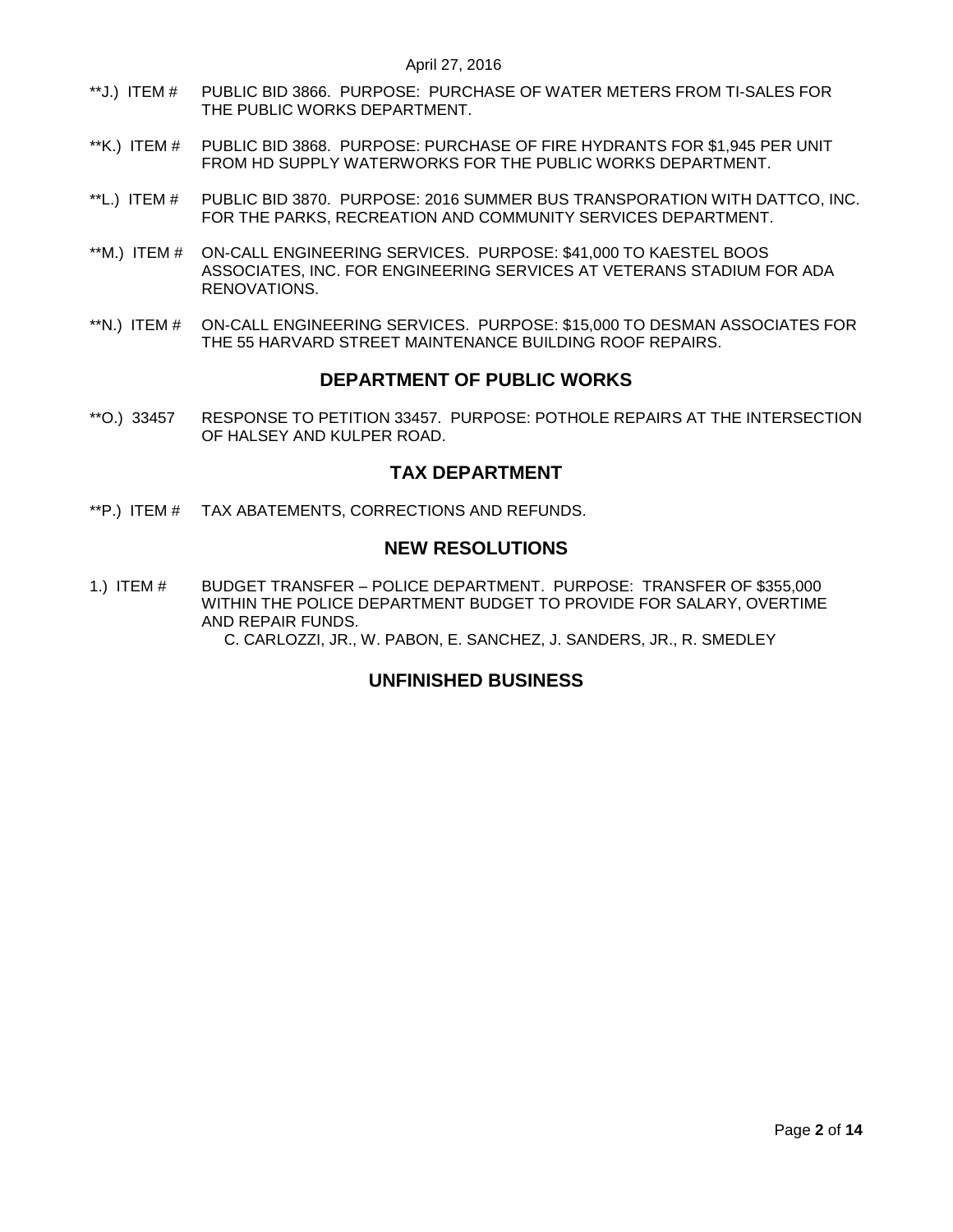# **REGULAR MEETING OF THE COMMON COUNCIL**

# **APRIL 27, 2016**

# **AWARDS, PRESENTATIONS AND SPECIAL RECOGNITIONS**

APPROVAL OF MINUTES FROM THE REGULAR MEETING OF MARCH 9, 2016 AND SPECIAL MEETING OF MARCH 22, 2016.

## **PETITIONS**

1. TO AMEND THE OFFICIAL ZONING MAP TO CHANGE THE ZONING OF CERTAIN ARCH STREET AREA PROPERTIES FROM A-3 (HIGH RISE APARTMENTS), T (TWO-FAMILY), AND B-1 (NEIGHBORHOOD BUSINESS) TO B-3 (SECONDARY BUSINESS), ENCOMPASSING PROPERITES ON ARCH STREET, FROM THE INTERSECTION OF HART STREET SOUTH TO THE INTERSECTION OF KENSINGTON AVENUE AND SHUTTLE MEADOW AVENUE AND INCLUDING PROPERTIES ALONG WHITING STREET FROM ARCH STREET EASTWARD AND SURROUNDING INTERSECTION WITH GLEN STREET. W. PABON, K. ROSADO

# **REPORTS OF BOARDS, COMMISSIONS, DEPARTMENTS AND LEGISLATIVE COMMITTEES**

**\*\*CONSENT AGENDA**

# **REPORTS CITY CLERK**

<span id="page-2-0"></span>\*\*A.) ITEM # CLAIMS FOR INJURIES AND/OR PROPERTY DAMAGE. PURPOSE: RECEIPT OF CLAIMS.

REPORT OF: City Clerk

To Her Honor, the Mayor, and the Common Council of the City of New Britain: the undersigned beg leave to report the following:

ITEM #:

RE: CLAIMS FOR INJURIES AND/OR PROPERTY DAMAGE

CLAIMANTS NAME

Kaczmarek, Jason Krzesinski, Angelika Viruet, Isabelino by Atty. Richard L. Zayas

Mark H. Bernacki City Clerk

# **FINANCE DEPARTMENT**

<span id="page-2-1"></span>\*\*B.) ITEM # LINE ITEM TRANSFERS WITHIN A DEPARTMENT'S BUDGET FOR PERIOD FEBRUARY 17, 2016 THROUGH APRIL 18, 2016. PURPOSE: TRANSFERRED MONIES FROM ONE LINE ITEM TO ANOTHER WITHIN THEIR DEPARTMENTAL BUDGET.

REPORT OF: Finance Department

To Her Honor, the Mayor, and the Common Council of the City of New Britain: the undersigned beg leave to report the following:

ITEM #:

RE: Line Item Transfers within a department's budget for the period February 17, 2016 through April 18, 2016 (This report for information purposes only)

In accordance with the city of New Britain ordinance of Article VII – Finance, Section 2-494(3), the following departments have transferred monies from one line item to another within their departmental budget (total department budget has not changed). Each transfer will be continuously numbered from month to month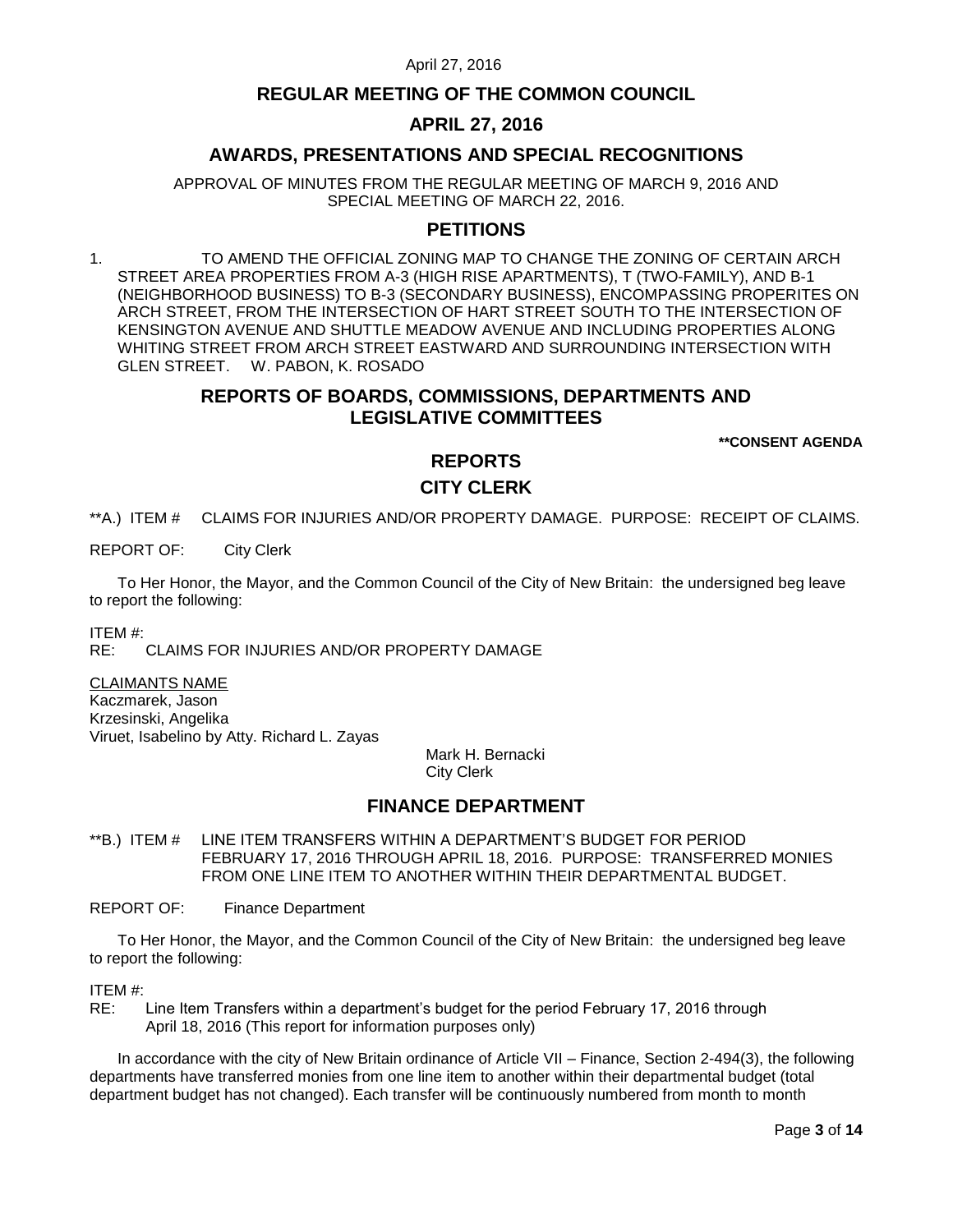throughout the fiscal year. This report represents the transfers executed by the mayor in accordance with the aforementioned ordinance for the period ending April 18, 2016

| 4. | Department:<br>From:<br>To:<br>Amount:<br><b>Brief Description:</b>        | City Plan<br>001106001-5540<br>001106001-5810<br>\$14.00<br>Planners membership dues                       | (Advertising)<br>(Dues/Fees/Memberships)<br>Additional funds needed for American Institute of Certified                                                            |
|----|----------------------------------------------------------------------------|------------------------------------------------------------------------------------------------------------|--------------------------------------------------------------------------------------------------------------------------------------------------------------------|
| 5. | Department:<br>From:<br>To:<br>Amount:<br><b>Brief Description:</b>        | Assessor<br>001107001-5122<br>001107001-5810<br>\$950.00<br>6-10, 2016 at UCONN                            | (Overtime)<br>((Dues/Fees/Memberships)<br>Funds needed for Annual Assessor's school attendance June                                                                |
| 6. | Department:<br>From:<br>To:<br>To:<br>Amount:<br><b>Brief Description:</b> | Senior Center<br>001523002-5621<br>001523002-5440<br>001523002-5435<br>\$2,564.00<br>gutter system repairs | (Heat and Gas)<br>\$1,469.00 (Rentals/Supplies Equip)<br>\$1,095.00 (Building, Gr. Main't and<br>repairs)<br>Funds needed for copier rental expenses and emergency |
|    |                                                                            | Rebecca Salerni                                                                                            |                                                                                                                                                                    |

Deputy Finance Director

<span id="page-3-0"></span>\*\*C.) ITEM # SALES REPORT. PURPOSE: ON-LINE AUCTION SERVICES PROVIDED BY GOV-DEALS FOR THE SALE OF SURPLUS AND UNREPAIRABLE CITY VEHICLES.

REPORT OF: Finance Dept., Purchasing Division

To Her Honor, the Mayor, and the Common Council of the City of New Britain: the undersigned beg leave to report the following:

#### ITEM #:

RE: Sale of Surplus and Unrepairable City Vehicles (Informational Report Only) DATE: April, 27, 2016

Per Resolution 33363-2, dated February 10, 2016, the Purchasing Agent reports that he and the City's Public Works Fleet Manager conducted an on-line auction for some of the City's Surplus and Unrepairable Vehicles. The on-line auction services were provided by Gov-Deals at no charge to the City. Gov-Deals provide on-line auction services for vehicles and equipment only to government agencies. They provide this service to over 5,900 municipalities and state governments in 48 states. They have over 315,000 registered buyers who receive e-mails from them regarding the items that they have on their website for auction.

By utilizing the on-line auction services for surplus vehicles and equipment that is valued under \$12,000.00 the City is able to save money on legal notices, postage, envelopes, and paper for sales notices that was sent out to 216 companies and individuals to conduct the sales of surplus vehicles and equipment in the past years. It also enables the City to sell the surplus vehicles sooner and get more individuals to bid on them. The money received for the sale of the Surplus Vehicles was deposited into the City's General Fund Account, 001624005- 4481, General and Administrative, Sale of Property.

The highest bid for the auctioned surplus vehicles for the month of April 2016 is attached. It indicates the vehicle, buyer, number of bids received and the dollar amount received for each surplus vehicle sold.

The total dollar amount that the City received for the on-line auction sale of the surplus vehicles was \$18,183.00.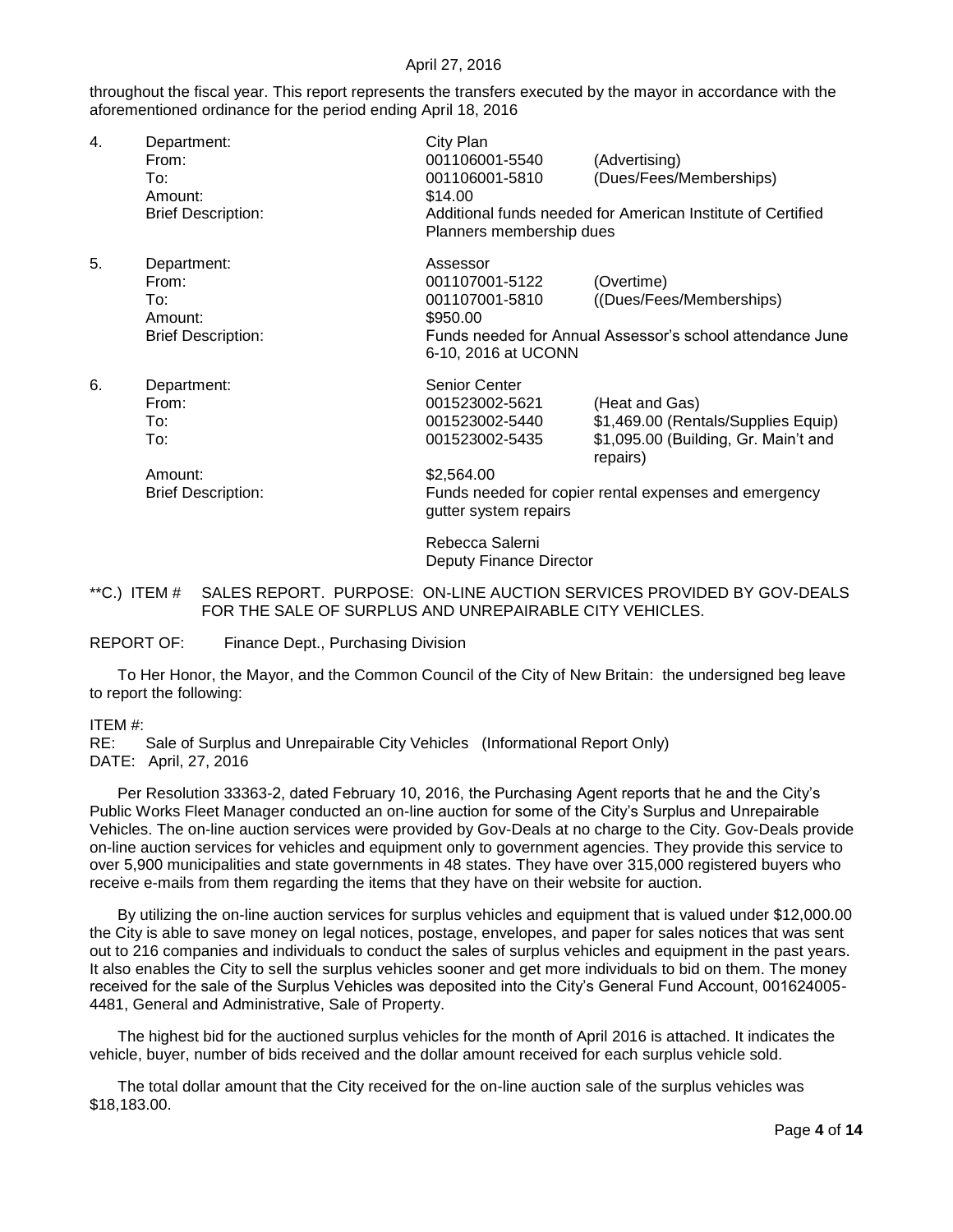#### Jack Pieper Purchasing Agent

## <span id="page-4-0"></span>\*\*D.) ITEM # COOPERATIVE PURCHASING. PURPOSE: \$18,743.70 TO JUREK BROTHERS, INC. FOR SHOTGUN AND PISTOL AMMUNITION FOR THE NEW BRITAIN POLICE DEPARTMENT.

REPORT OF: Finance Dept., Purchasing Division

To Her Honor, the Mayor, and the Common Council of the City of New Britain: the undersigned beg leave to report the following:

#### ITEM #:

RE: Cooperative Purchasing, Shotgun and Pistol Ammunition for the Police Department DATE: April 27, 2016

In accordance with City Code of Ordinances, Chapter 2, Article VIII, Division 1, Section 2-538 (a), a standing purchase order was requested by the Police Department for the following under the State of Connecticut's Cooperative Purchasing Plan:

| Supplier             | <b>Need Supplies</b>          | <b>Total Price</b> |
|----------------------|-------------------------------|--------------------|
| Jurek Brothers Inc., | Shotgun and Pistol Ammunition | \$18.743.70        |
| Greenfield, MA       |                               |                    |

The New Britain Police Department requested a purchase order for Shotgun and Pistol Ammunition utilizing the State of Connecticut's Contract Award #07PSX0219. This ammunition is used for training, State recertifications, and to be carried on duty. Funds are available within the Police Department's account number 001211015-5614, Ammunitions and Explosives.

RESOLVED: That the Purchasing Agent is hereby authorized to issue a purchase order for \$18,743.70 to Jurek Brothers, Inc. of Greenfield, MA for the purchase of Shotgun and Pistol Ammunition for the New Britain Police Department utilizing the State of Connecticut's Cooperative Purchasing Plan, Contract Award #07PSX0219.

#### Jack Pieper Purchasing Agent

<span id="page-4-1"></span>\*\*E.) ITEM # PUBLIC BID 3858. PURPOSE: PURCHASES OF CHEMICALS, FERTILIZERS, GRASSES AND PESTICIDES FOR THE PARKS, RECREATION AND COMMUNITY SERVICES DEPARTMENT AND STANLEY GOLF COURSE.

REPORT OF: Finance Dept., Purchasing Division

To Her Honor, the Mayor, and the Common Council of the City of New Britain: the undersigned beg leave to report the following:

## ITEM #:

RE: Public Bid No. 3858, Chemicals, Fertilizers, Grasses and Pesticides DATE: April 27, 2016

Public Bid No. 3858 was solicited and received in accordance with the Purchasing Ordinances of the City of New Britain for required purchases of Chemicals, Fertilizers, Grasses and Pesticides for the Parks, Recreation and Community Services Department and the Stanley Golf Course. Funding is available for these purchases within the Parks. Recreation and Community Services Department's Account Number 001419003-5659, Horticulture, Operating Materials and Supplies and the Stanley Golf Course's account number 201420101-5616, Golf Course, Fertilizers and Chemicals.

Invitations to bid were solicited and the bid was duly advertised in the New Britain Herald Newspaper, the City and State of Connecticut's Department of Administration Services websites and mailed to thirty-one (31) Chemical, Fertilizer, Grass and Pesticide Companies. The Purchasing Agent did not receive any letters from the Chemical, Fertilizer, Grass and Pesticide Companies on the mailing list indicating they could not provide a response to the bid request. The responses were received as per the attached.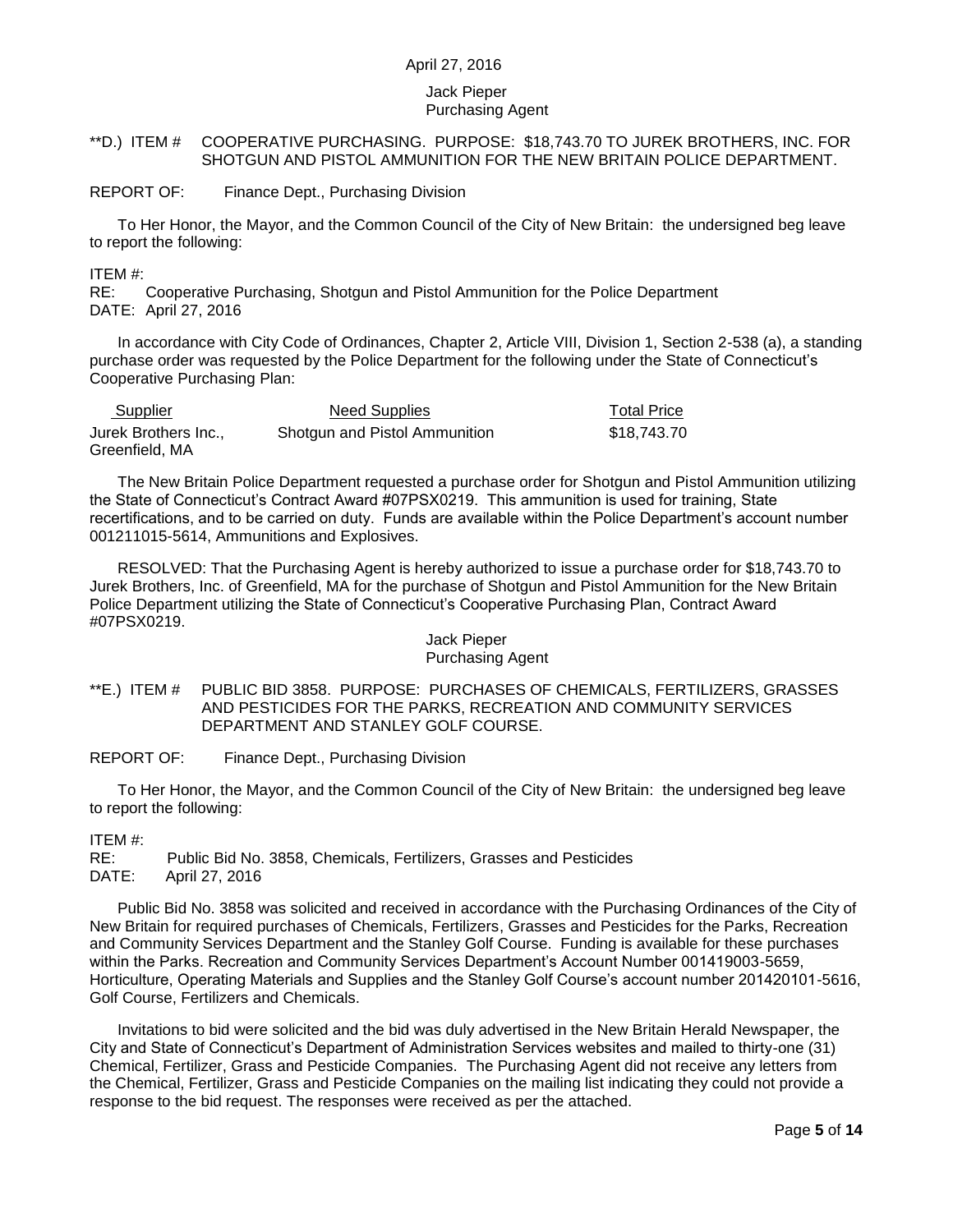The bids were reviewed for conformance with specifications by Parks, Recreation and Community Services Department's and the Stanley Golf Course's Administration as well as the Purchasing Agent. Considerations in determining the awards were:

In some instances two awards were made. Patents on the formulations of many previously purchased products have run out, and generic forms have emerged. In those cases a brand name and a generic product have been chosen. Generics, which do not have a proven track record, will be tested during the season.

Ties were awarded in accordance with City of New Britain Code of Ordinance section 2-573.

In some cases it appears that the low bidder was not selected; however, not all bidders submitted responses on the correct unit size. Conversions were made by Golf Course Administration for comparison. In some cases Bidders supplied the same prices because they are agency priced by the manufacturer so all

distributors must sell at the same price for specific Pesticides. This will enable the Parks and Recreation Division and the Stanley Golf Course to obtain the needed items if one of the distributors cannot supply them in a timely manner.

Two (2) Bidders, Valley Green, Inc. of Holyoke, MA., and Pennington Seed, Inc. of Madison GA., no longer has sales representatives to handle orders or address product issues or concerns.

Therefore, the Director of the Parks, Recreation and Community Services Department is recommending that the bid be awarded to following companies, Hart Seed of Wethersfield, CT., Tom Irwin, Inc. of Burlington, MA., D&S of Durham, CT., Harrell LLC of Stafford Springs, CT., Winding Brook Turf Farm of Wethersfield, CT., Saturated Solutions of Northford, CT., SiteOne Landscaping Supplies of Cleveland, OH., EH Turf Supply of Exeter, RI., Plant Food Company of Cranbury, NJ., Metro Turf of Brookfield, CT., Atlantic Golf and Turf of Turner Falls, MA., and Cardinals, Inc. of Unionville, CT.,

RESOLVED: That the Purchasing Agent is hereby authorized to issue purchase orders to Hart Seed of Wethersfield, CT., Tom Irwin, Inc. of Burlington, MA., D&S of Durham, CT., Harrell LLC of Stafford Springs, CT., Winding Brook Turf Farm of Wethersfield, CT., Saturated Solutions of Northford, CT., SiteOne Landscaping Supplies of Cleveland, OH., EH Turf Supply of Exeter, RI., Plant Food Company of Cranbury, NJ., Metro Turf of Brookfield, CT., Atlantic Golf and Turf of Turner Falls, MA., and Cardinals, Inc. of Unionville, CT., on an asneeded basis, from May 2, 2016 to April 30, 2017 as per the selected prices highlighted on the attachment as well as the specifications, terms and conditions of Public Bid No. 3858.

#### Jack Pieper Purchasing Agent

<span id="page-5-0"></span>\*\*F.) ITEM # PUBLIC BID 3859. PURPOSE: PURCHASES OF POOL CHEMICALS FOR THE PARKS, RECREATION AND COMMUNITY SERVICES DEPARTMENT.

REPORT OF: Finance Dept., Purchasing Division

To Her Honor, the Mayor, and the Common Council of the City of New Britain: the undersigned beg leave to report the following:

ITEM #:

RE: Public Bid No. 3859 Pool Chemicals

DATE: April 27, 2016

Public Bid No. 3859 was solicited and received in accordance with the Purchasing Ordinances of the City of New Britain for required purchases of Pool Chemicals for the Parks, Recreation and Community Services Department. Funding is available for the purchase of the Pool Chemicals in the Parks, Recreation and Community Services Department's account number 001419004-5659, General Fund, Park Maintenance Operating Materials and Supplies.

Invitations to bid were solicited and the bid was duly advertised in the New Britain Herald Newspaper, the City and State of Connecticut's Department of Administration Services websites and mailed to Eighteen (18) Pool Chemical Companies. The Purchasing Agent did not receive any letters from the Pool Chemical Companies on the mailing list who indicated that they could not respond to the bid request. The Bid responses were received as per the attached.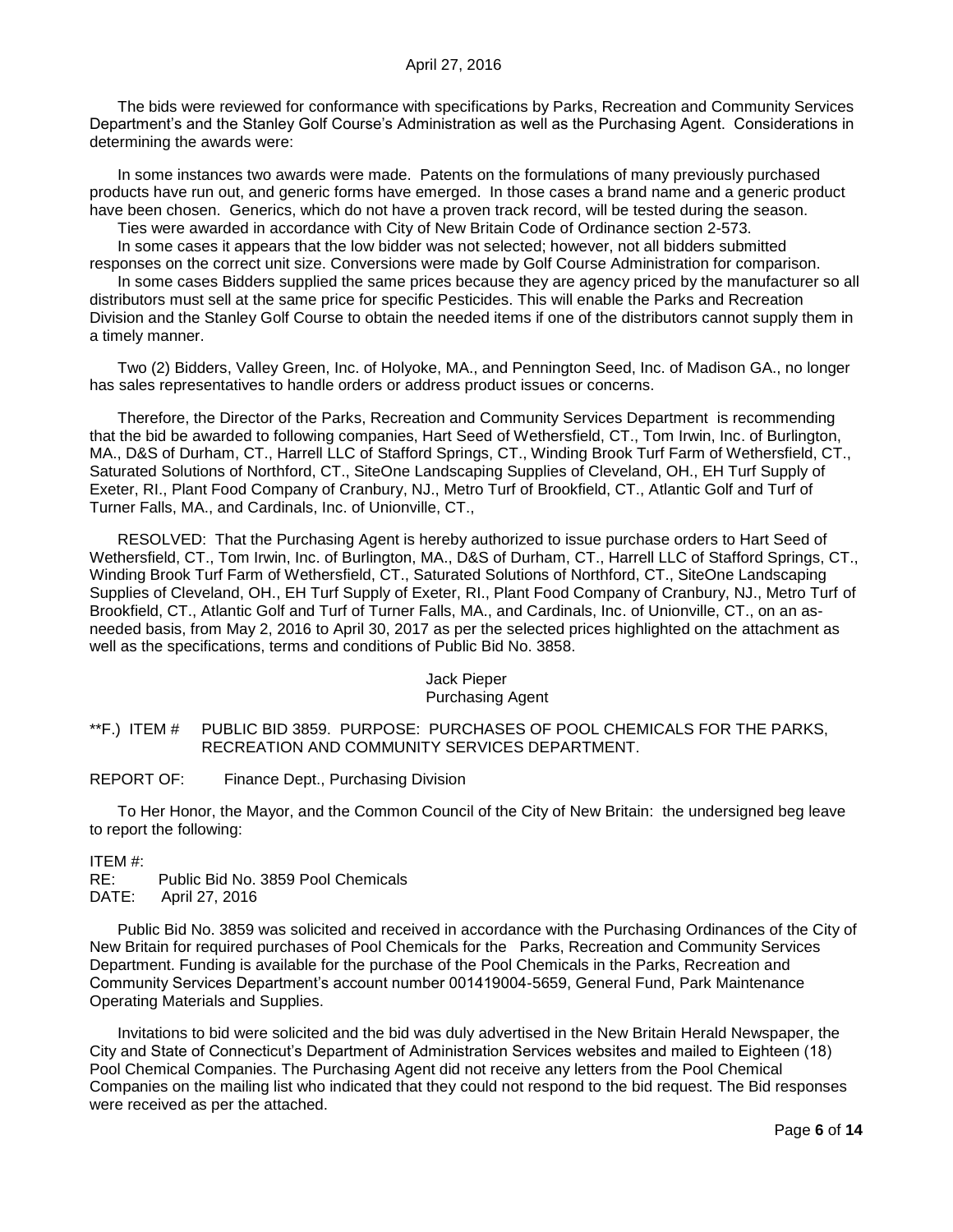The bids were reviewed for conformance to specifications by Parks, Recreation and Community Services Department's Administration and the Purchasing Agent. Therefore, the Director of the Parks, Recreation and Community Services Department is recommending that the bid be awarded to the following companies who submitted the lowest responsible bid and meet all of the bid specifications for the Pool Chemicals, H. Krevit &Company of New Haven, CT for the Sodium Hypochlorite in bulk delivery and Sodium Bicarbonate in 50lb bags and to Scarritt Spas & Pools of Bristol, CT for Calcium Chloride in 50lb bags and Calcium Hypochlorite in 50lb drums.

RESOLVED: That the Purchasing Agent is hereby authorized to issue standing purchase orders to H. Krevit & Company of New Haven, CT for the bulk delivery of Sodium Hypochlorite at \$2.35 per gallon and Sodium Bicarbonate at \$18.40 per 50lb bag and Scarritt Spas & Pools of Bristol, CT for Calcium Chloride at \$16.49 per 50lb bag and Calcium Hypochlorite at \$126.82 per 50lb drum for the purchase of Pool Chemicals on an as-needed basis from June 10, 2016 to September 30, 2016 for the Parks, Recreation and Community Services Department per the terms and specifications of Public Bid No 3859.

## Jack Pieper Purchasing Agent

## <span id="page-6-0"></span>\*\*G.) ITEM # PUBLIC BID 3863. PURPOSE: PURCHASE OF DUCTILE IRON PIPES FROM HD SUPPLY WATERWORKS FOR THE PUBLIC WORKS DEPARTMENT.

#### REPORT OF: Finance Dept., Purchasing Division

To Her Honor, the Mayor, and the Common Council of the City of New Britain: the undersigned beg leave to report the following:

#### ITEM #:

RE: Public Bid No. 3863, Ductile Iron Pipes for the Public Works Department, Utilities Division DATE: April 27, 2016

Public Bid No. 3863 was solicited and received in accordance with the Purchasing Ordinances of the City of New Britain for Ductile Iron Pipes of various sizes for the Public Works Department, Utilities Division. Funding is available for this purchase within the Public Works Department, Utilities Division's Account Number, 9303500204-5659, Water Maintenance Expense, Operating Material and Supplies.

Invitations to bid were solicited and the bid was duly advertised in the New Britain Herald Newspaper, the City and State of Connecticut's Department of Administration Services websites and mailed to fourteen (14) Pipe Companies. The Purchasing Agent did not receive any letters from the Pipe Companies on the mailing list who indicated that they could not respond to the bid request. The Bid responses were received as per the attached.

The bids were reviewed for conformance to specifications by the Public Works

Department, Utilities Division's Administration and the Purchasing Agent. HD Supply Waterworks which is a New Britain based company has submitted a bid that met all the bid specifications and was the lowest bidder for all of the Ductile Iron Pipe. HD Supply Waterworks has been supplying Iron Pipe to the Public Works Department, Utilities Division. They were awarded the bid for the Iron Pipe last year. Therefore the Deputy Director of the Public Works Department, Utilities Division, is recommending that the bid be awarded to HD Supply Waterworks of New Britain, CT. The bid results were presented to the Water Commission at their April 12, 2016 meeting. At this meeting they approved the Deputy Director of the Public Works Department, Utilities Division, recommendation for the purchase of the Ductile Iron Pipes from HD Supply Waterworks of New Britain, CT.

RESOLVED: That the Purchasing Agent is hereby authorized to issue a standing purchase order to HD Supply Waterworks of New Britain, CT for the purchase of Ductile Iron Pipes as per the attached prices, terms and specifications of Public Bid No 3863.

> Jack Pieper Purchasing Agent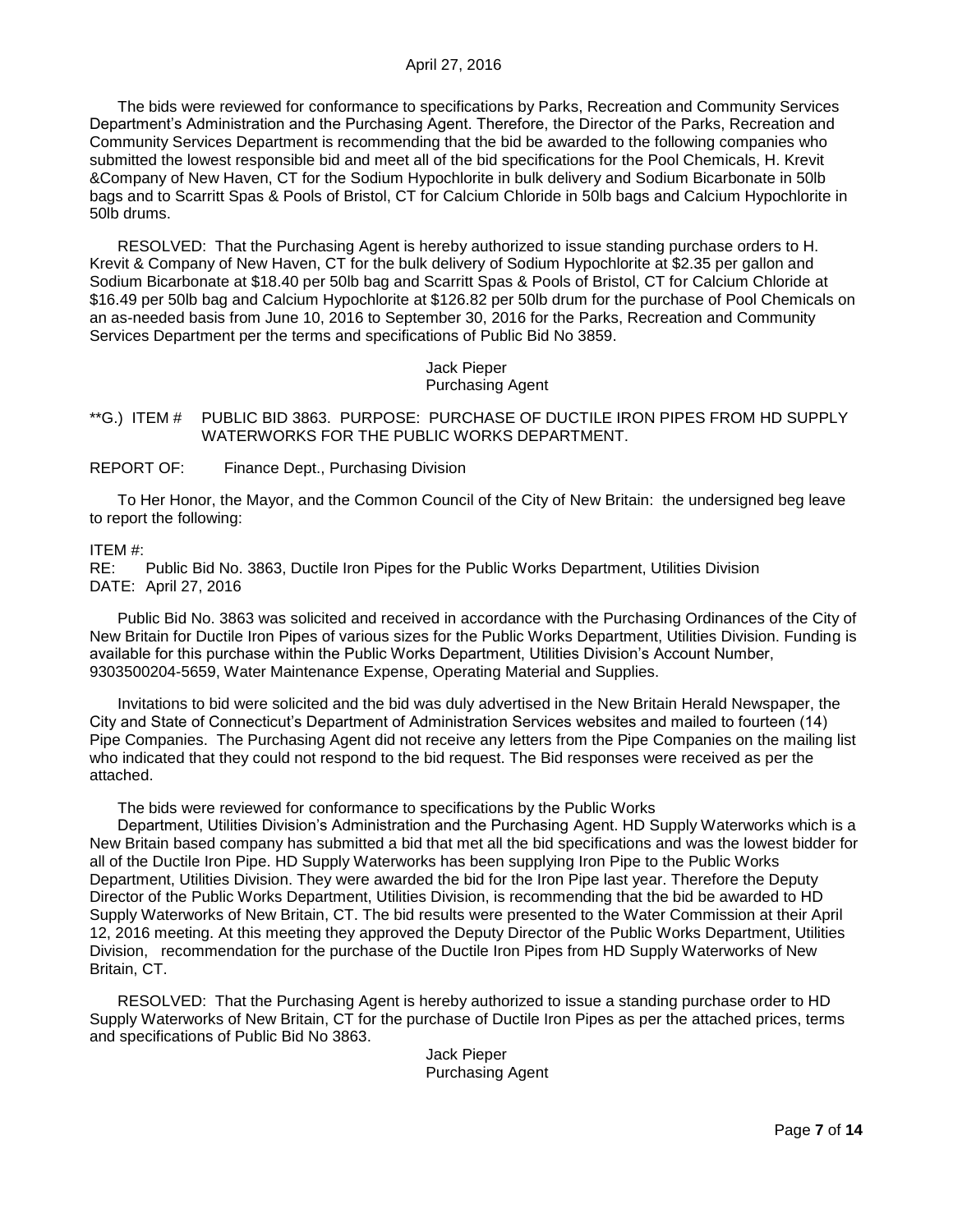## <span id="page-7-0"></span>\*\*H.) ITEM # PUBLIC BID 3864. PURPOSE: PURCHASE OF MANHOLE RISER RING ITEMS, MANHOLE COVERS AND FRAMES, AND CATCH BASIN ITEMS FOR THE PUBLIC WORKS DEPARTMENT.

## REPORT OF: Finance Dept., Purchasing Division

To Her Honor, the Mayor, and the Common Council of the City of New Britain: the undersigned beg leave to report the following:

ITEM #:

RE: Public Bid No. 3864 Highway Castings the New Britain Public Works Department, Utilities Division. DATE: April 27, 2016

Public Bid No. 3864 was solicited and received in accordance with the Purchasing Ordinances of the City of New Britain for the purchase of Highway Castings for the New Britain Public Works Department, Utilities Division. The funding for this purchase is in the Public Works Department Utilities Division's account number, 208315101-5659 Sewer Fund, Operating Material and Supplies.

Invitations to bid were solicited and the bid was duly advertised in the New Britain Herald Newspaper, the City and State of Connecticut's Department of Administration Services websites and mailed to twelve (12) Highway Casting Companies. The Purchasing Agent did not receive any letters from the Highway Casting Companies on the mailing list who indicated that they could not respond to the bid request. Bid responses were received as per attached.

The bids were reviewed for conformance to specifications by the Public Works Department, Utilities Division's Administration and the Purchasing Agent. HD Supply Waterworks, who is a New Britain, based company, who was awarded the bid last year, has again submitted a bid that met the bid specifications but was not within 10% of the lowest bids submitted for the Manhole Covers, Riser Rings and Frames. Therefore, the Deputy Director of the Public Works Department, Utilities Division is recommending the bid be awarded to Everett J. Prescott, Inc. of Vernon, Ct for the Manhole Riser Ring items, Neenah Foundry of Heenah, WI for the Manhole Covers and Frames and to United Concrete of Yalesville, CT for the Catch Basin Items who were the lowest bidders and met all of the bid specifications for the Highway Castings items.

RESOLVED: That the Purchasing Agent is hereby authorized to issue a standing Purchase Order to Everett J. Prescott Inc. of Vernon, CT for the Manhole Riser Ring items, Neenah Foundry of Heenah, WI for the Manhole Covers and Frames and to United Concrete of Yalesville, CT for the Catch Basin Items for the New Britain Public Works Department, Utilities Division per the attached pricing, terms and specifications of Public Bid No. 3864.

> Jack Pieper Purchasing Agent

<span id="page-7-1"></span>\*\*I.) ITEM # PUBLIC BID 3865. PURPOSE: PURCHASE RESILIENT WEDGES AND BUTTERFLY WATER VALVES FOR THE PUBLIC WORKS DEPARTMENT.

REPORT OF: Finance Dept., Purchasing Division

To Her Honor, the Mayor, and the Common Council of the City of New Britain: the undersigned beg leave to report the following:

## ITEM #:

RE: Public Bid No. 3865 Resilient Wedges and Butterfly Water Valves for the Public Works Department, Utilities Division

DATE: April 27, 2016

Public Bid No. 3865 was solicited and received in accordance with the Purchasing Ordinances of the City of New Britain for Resilient Wedges and Butterfly Water Valves for the Public Works Department, Utilities Division. Funding is available for this purchase within the Public Works Department, Utilities Division's account number, 9303500204-5659, Water Maintenance Expense, Operating Material and Supplies.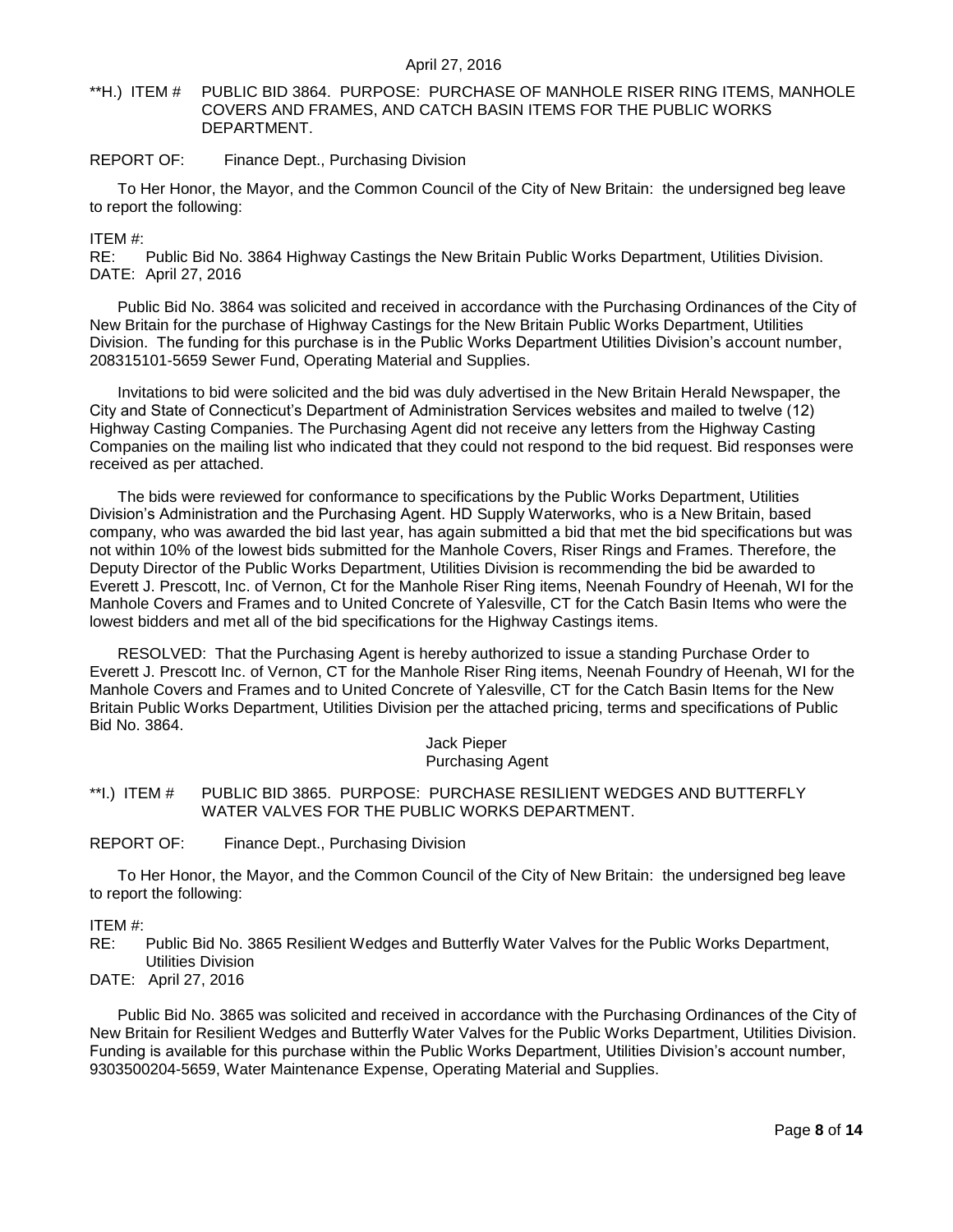Invitations to bid were solicited and the bid was duly advertised in the New Britain Herald newspaper, the City and State of Connecticut's Department of Administration Services websites and mailed to nine (9) Resilient Wedge and Butterfly Water Valve Companies. The Purchasing Agent did not receive any letters from the Resilient Wedge and Butterfly Water Valve Companies on the mailing list who indicated they could not provide a response to the bid request. The Bid responses were received as per the attached.

The bids were reviewed for conformance to specifications by the Utilities Division's Administration and the Purchasing Agent. HD Supply Waterworks, which is a New Britain, based company was awarded the bid last year and has been supplying the Resilient Wedges and Butterfly Water Valves to the Public Works Department, Utilities Division. The bid that they submitted this year, they were the lowest bidder only for the 8" and 12" Resilient Wedges. They were not the lowest bidder for the 4" and 6" Resilient Wedges but were within 10% of the lowest bid submitted by a company located within the State of Connecticut. Per City Ordinance Section 2- 578 item 10, HD Supply Waterworks agreed to lower their bid to match the price submitted by the lowest bidder for the 4" and 6" Resilient Wedges. Ferguson Waterworks of Newington, CT was the lowest bidder for 14", 16", 20", 24", and 36" Butterfly Water Valves. Therefore the Deputy Director of the Public Works Department is recommending that the bid be awarded to HD Supply Waterworks of New Britain, CT who met all of the bid specifications for the 4", 6", 8" and 12" Resilient Wedges and to Ferguson Waterworks of Newington, CT who met all of the bid specifications for 14", 16", 20", 24", and 36" Butterfly Water Valves. The bid results were presented to the Water Commission at their April 12, 2016 meeting. At this meeting they approved the Deputy Director of the Public Works Department, Utilities Division recommendation for the purchase of the Resilient Wedges from HD Supply Waterworks of New Britain, CT and the Butterfly Water Valves from Ferguson Waterworks of Newington, CT.

RESOLVED: That the Purchasing Agent is authorized to issue a standing purchase order to HD Supply Waterworks of New Britain, CT for the purchase of the Resilient Wedges and to Ferguson Waterworks of Newington, CT for the purchase of the Butterfly Water Valves per the attached prices, specifications and terms of Public Bid No. 3865.

Jack Pieper Purchasing Agent

## <span id="page-8-0"></span>\*\*J.) ITEM # PUBLIC BID 3866. PURPOSE: PURCHASE OF WATER METERS FROM TI-SALES FOR THE PUBLIC WORKS DEPARTMENT.

## REPORT OF: Finance Dept., Purchasing Division

To Her Honor, the Mayor, and the Common Council of the City of New Britain: the undersigned beg leave to report the following:

#### ITEM #:

RE: Public Bid No. 3866, Water Meters for the Public Works Department, Utilities Division. DATE: April 27, 2016

Public Bid No. 3866 was solicited and received in accordance with the Purchasing Ordinances of the City of New Britain for various size Water Meters for the Public Works Department, Utilities Division. Funding is available for this purchase within the Public Works Department, Utilities Division's account number 9303500204- 5659, Water Maintenance Expense, Operating Material and Supplies.

Invitations to bid were solicited and the bid was duly advertised in the New Britain Herald Newspaper, the City and State of Connecticut's Department of Administration Services websites and mailed to eight (8) Water Meter Companies. The Purchasing Agent did not receive any letters from the Water Meter Companies on the mailing list who indicated that they could not provide a response to the bid request. Only one (1) Bid response was received as per attached again this year.

The bid was reviewed for conformance to specifications by the Public Works Department, Utilities Division's Administration and the Purchasing Agent. Ti-Sales, Inc. of Sudbury, MA has been supplying Water Meters to the Public Works Department, Utilities Division. They were awarded the bid for the Water Meters last year. The Water Meters that they have been supplying the Public Works Department, Utilities Division, has met all of the bid specifications. Therefore the Deputy Director of the Public Works Department, Utilities Division, is recommending that the bid be awarded again to Ti-Sales, Inc. of Sudbury, MA. who met all of the bid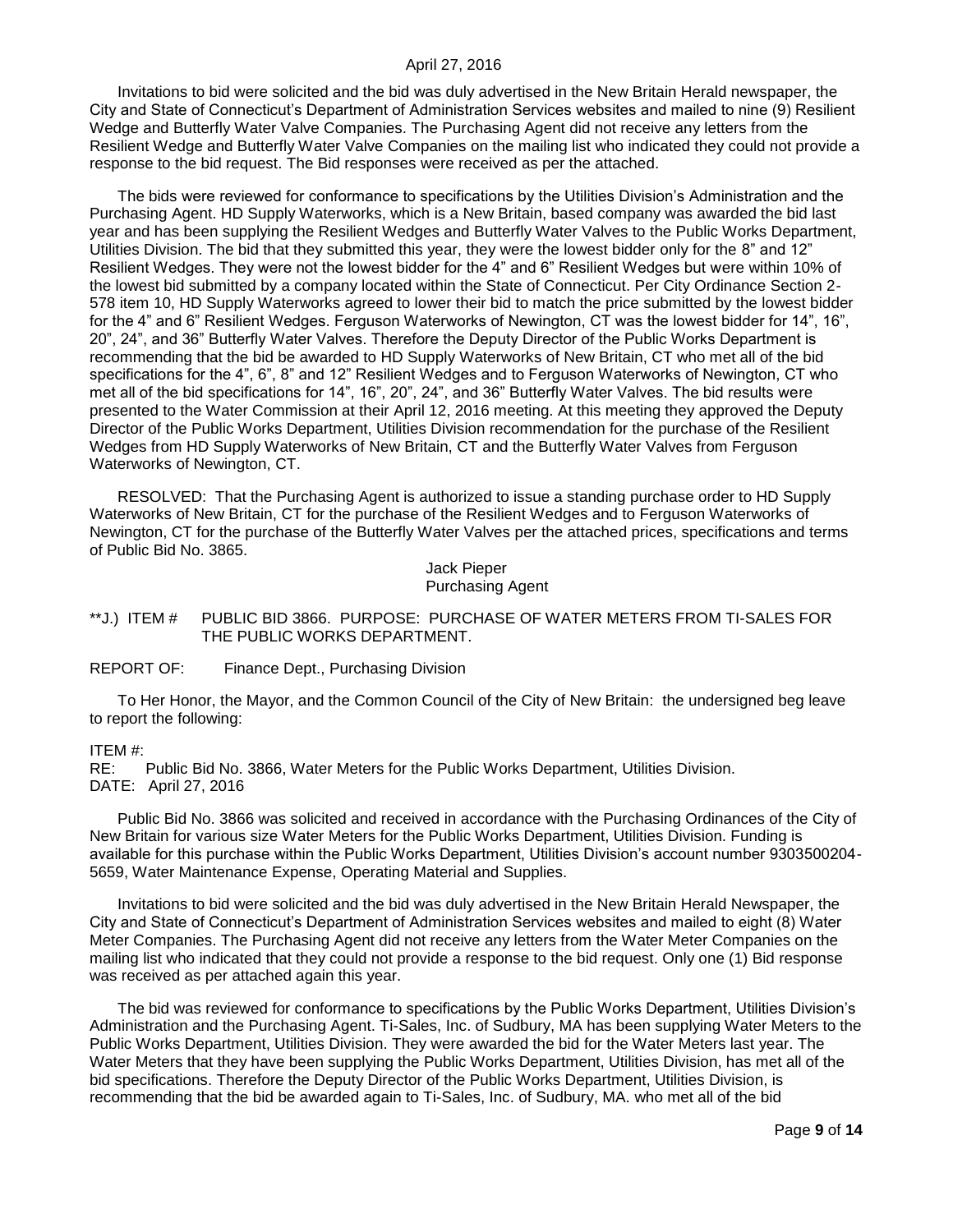specifications for the Water Meters. The bid results have also been presented to the Water Commission at their April 12, 2016 meeting. At this meeting they approved the Deputy Director of the Public Works Department, Utilities Division, recommendation for the purchase of the Water Meters from Ti-Sales, Inc. of Sudbury, MA.

RESOLVED: That the Purchasing Agent is authorized to issue a standing purchase order to Ti-Sales, Inc. of Sudbury, MA for the purchase of various size Water Meters on and as need basis per the attached pricing, terms and specifications of Public Bid No. 3866.

## Jack Pieper Purchasing Agent

<span id="page-9-0"></span>\*\*K.) ITEM # PUBLIC BID 3868. PURPOSE: PURCHASE OF FIRE HYDRANTS FOR \$1,945 PER UNIT FROM HD SUPPLY WATERWORKS FOR THE PUBLIC WORKS DEPARTMENT.

REPORT OF: Finance Dept., Purchasing Division

To Her Honor, the Mayor, and the Common Council of the City of New Britain: the undersigned beg leave to report the following:

ITEM #:

RE: Public Bid No. 3868, Fire Hydrants for the Public Works Department/Utilities Division DATE: April 27, 2016

Public Bid No. 3868 was solicited and received in accordance with the Purchasing Ordinances of the City of New Britain for Fire Hydrants for the Public Works Department, Utilities Division. Funding is available for this purchase within the Public Works Department, Utilities Division's account number, 9303500204-5659, Water Maintenance Expense, Operating Material and Supplies.

Invitations to bid were solicited and the bid was duly advertised in the New Britain Herald Newspaper, the City and State of Connecticut's Department of Administration Services websites and mailed to seventeen (17) Fire Hydrant Companies. The Purchasing Agent did not receive any letters from the Fire Hydrant Companies on the mailing list who indicated they could not provide a response to the bid request. Bid responses were received as per attached.

The bids were reviewed for conformance to specifications by the Public Works Department, Utilities Division's Administration and the Purchasing Agent. HD Supply Waterworks which is a New Britain based company has submitted a bid that met all bid specifications and was within 10% of the lowest bid submitted by a company located within the State of Connecticut. Per City Ordinance Section 2-578 item 10, HD Supply Waterworks agreed to lower their bid to match the price submitted by the lowest bidder. HD Supply Waterworks has been supplying Fire Hydrants to the Public Works Department, Utilities Division. They were awarded the bid for Fire Hydrants last year. Therefore the Deputy Director, Public Works Department, Utilities Division, is recommending that the bid be awarded again to HD Supply Waterworks of New Britain, CT who met all of the bid specifications for the Fire Hydrants. The bid results were presented to the Water Commission at their April 12, 2016 meeting. At this meeting they approved the Deputy Director, of the Public Works Department, Utilities Division recommendation for the purchase of the Fire Hydrants from HD Supply Waterworks of New Britain, CT.

RESOLVED: That the Purchasing Agent is hereby authorized to issue a standing purchase order to HD Supply Waterworks of New Britain, CT at the unit price of \$1,945.00 per Fire Hydrant per the terms and specifications of Public Bid No. 3868.

#### Jack Pieper Purchasing Agent

## <span id="page-9-1"></span>\*\*L.) ITEM # PUBLIC BID 3870. PURPOSE: 2016 SUMMER BUS TRANSPORATION WITH DATTCO, INC. FOR THE PARKS, RECREATION AND COMMUNITY SERVICES DEPARTMENT.

REPORT OF: Finance Dept., Purchasing Division

To Her Honor, the Mayor, and the Common Council of the City of New Britain: the undersigned beg leave to report the following: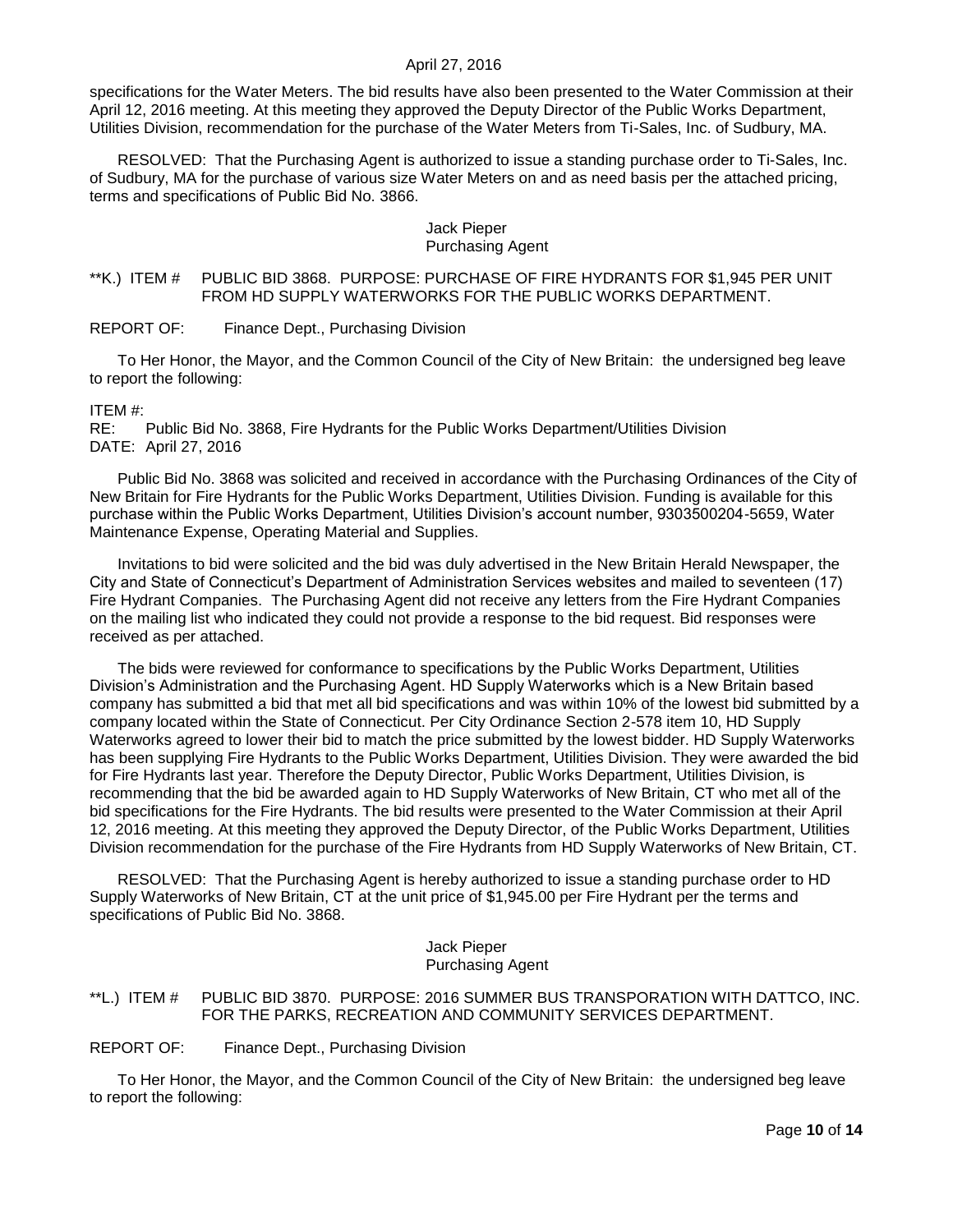ITEM #:

RE: Public Bid No. 3870, Summer Bus Transportation for the Parks, Recreation and Community Services Department. DATE: April 27, 2016

Public Bid No. 3870 was solicited and received in accordance with the Purchasing Ordinances of the City of New Britain for the 2016 Summer Bus Transportation for the Parks, Recreation and Community Services Department. Funding will be available for this purchase in the Park, Recreation and Community Services Department's Account Numbers 001420001-5440, Recreational Programs, Rental Supplies and Equipment

Invitations to bid were solicited and the bid was duly advertised in the New Britain Herald Newspaper, the City and State of Connecticut's Department of Administration Services websites and mailed to seven (7) Bus Transportation Companies. The Purchasing Agent did not receive any letters from the Bus Transportation Companies on the mailing list who indicated that they could not provide a response to the bid request. Bid responses were received as per attached.

The bids were reviewed for conformance to specifications by the Parks, Recreation and Community Services Department's Administration and the Purchasing Agent. Dattco, Inc., a New Britain based company, was within 10% of the lowest bidder's price who was not a New Britain based company for the daily rate per bus. Per City Ordinance Section 2-578 item 10, Dattco, Inc. agreed to lower their bid to match the prices submitted by the lowest bidder. Dattco, Inc. was awarded the bid last year and provided the Summer Bus Transportation to the Parks, Recreation and Community Services Department. They are a reputable Bus Company and also provide bus services during the school year to the New Britain Board of Education. Therefore the Director of the Parks, Recreation and Community Services Department is recommending that the bid be awarded again to Dattco, Inc. of New Britain CT to provide Summer Bus Transportation to the Parks, Recreation and Community Services Department.

RESOLVED: That the Purchasing Agent is hereby authorized to enter into a contract and issue a Purchase Order to Dattco, Inc. of New Britain, CT for the 2016 Summer Bus Transportation for the Parks, Recreation and Community Services Department at a daily rate of \$184.00 per bus and at a rate of \$50.00 per hour for any additional buses needed, per the terms and specifications of Public Bid No. 3870.

## Jack Pieper Purchasing Agent

<span id="page-10-0"></span>\*\*M.) ITEM # ON-CALL ENGINEERING SERVICES. PURPOSE: \$41,000 TO KAESTEL BOOS ASSOCIATES, INC. FOR ENGINEERING SERVICES AT VETERANS STADIUM FOR ADA RENOVATIONS.

REPORT OF: Finance Dept., Purchasing Div.

To Her Honor, the Mayor, and the Common Council of the City of New Britain: the undersigned beg leave to report the following:

ITEM #: RE: On-Call Engineering Services DATE: April 27, 2016

The following on-call engineering project has been requisitioned following the award by the Common Council for on-call engineering contracts, Bid #3806, approved at its Regular Meeting of January 14, 2015.

| Project Name: | Veterans Stadium ADA Renovations                                       |
|---------------|------------------------------------------------------------------------|
| Vendor:       | Kaestel Boos Associates, Inc.                                          |
| Amount:       | \$41.000.00                                                            |
| Line Items:   | 0083237501-5331 City Wide Park ADA Improvements, Professional Services |
| Requested By: | Parks, Recreation and Community Services Department                    |

Scope: Kaestel Boos Associates, Inc. will provide engineering services for the of ADA renovations at Veterans Stadium. They will prepare architectural, plumbing, structural and site plans for handicapped accessibility for the public rest rooms, team rooms, grandstands, and concession areas of the stadium. They will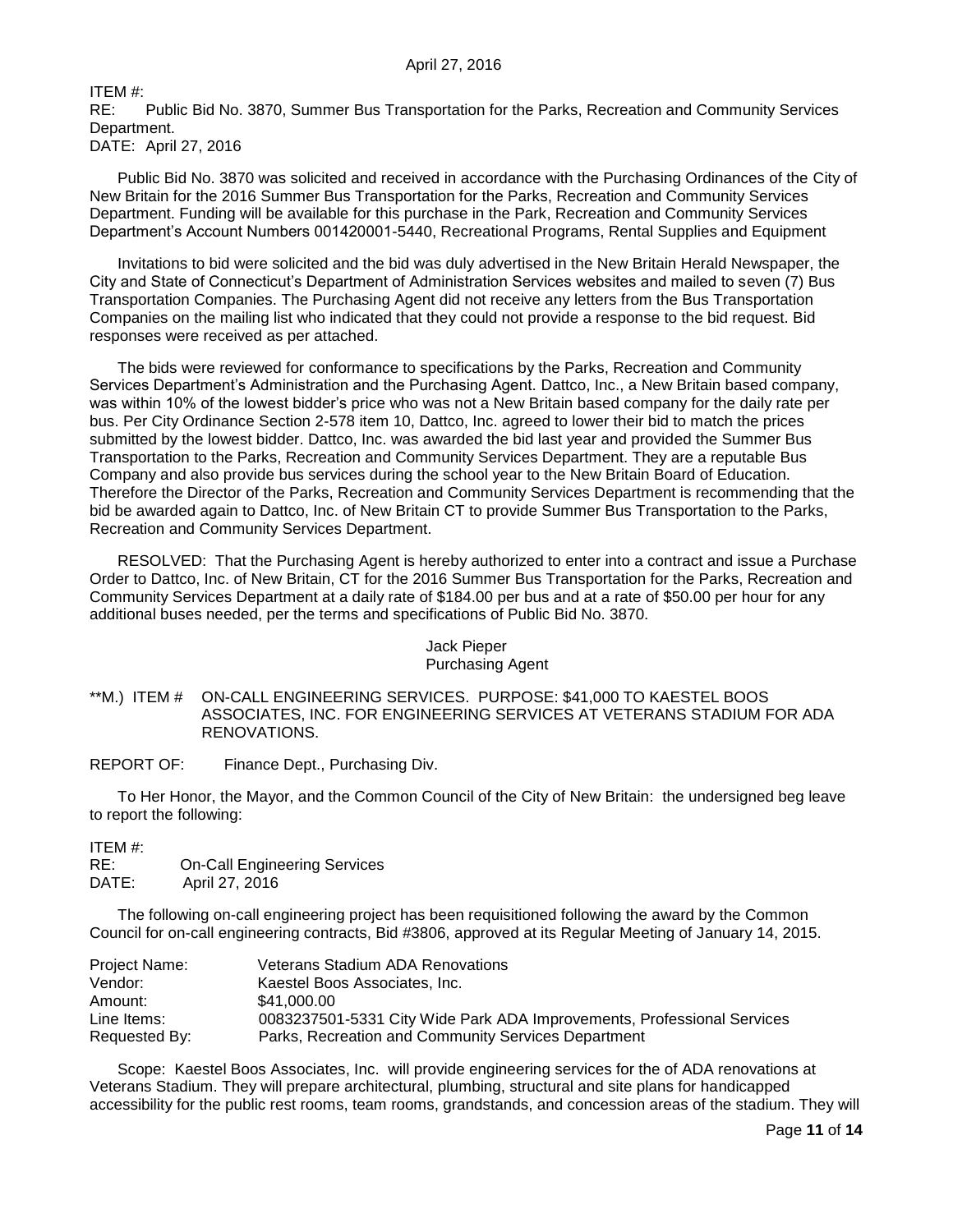conduct an on-site visit of the stadium. This will help Kaestel Boos Associates, Inc. develop specifications and engineering prints for the ADA Renovations so it can be put out to bid. Kaestel Boos Associates, Inc. will conduct a pre-bid meeting at the stadium and answer any questions from the bidders during the bidding process. Once the bids are received, Kaestel Boos Associates, Inc. review the bids submitted to ensure compliance with the bid specifications. Once the project has been awarded, they will conduct meetings with contractor awarded the bid in addition to on-site visits of the Stadium to assure the ADA renovations are being made correctly and to specifications.

Resolved: That the Purchasing Agent be and is hereby authorized to issue a Purchase Order for \$41,000.00 to Kaestel Boos Associates, Inc. of New Britain, CT for engineering services at Veterans Stadium for ADA Renovations.

#### Jack Pieper Purchasing Agent

## <span id="page-11-0"></span>\*\*N.) ITEM # ON-CALL ENGINEERING SERVICES. PURPOSE: \$15,000 TO DESMAN ASSOCIATES FOR THE 55 HARVARD STREET MAINTENANCE BUILDING ROOF REPAIRS.

REPORT OF: Finance Dept., Purchasing Div.

To Her Honor, the Mayor, and the Common Council of the City of New Britain: the undersigned beg leave to report the following:

ITEM #:

| RE:   | <b>On-Call Engineering Services</b> |
|-------|-------------------------------------|
| DATE: | April 27, 2016                      |

The following on-call engineering project has been requisitioned following the award by the Common Council for on-call engineering contracts, Bid #3806, approved at its Regular Meeting of January 14, 2015

| Project Name: | 55 Harvard Street Maintenance Building Roof Repairs         |
|---------------|-------------------------------------------------------------|
| Vendor:       | Desman Associates                                           |
| Amount:       | \$15,000.00                                                 |
| Line Items:   | 0083237301-5454 Citywide Facilities, Construction Contracts |
| Requested By: | Public Works Department, Facilities Division.               |

Scope: Desman Associates will conduct an on-site inspection of the roof at the 55 Harvard Street Maintenance Building. This will enable them to determine the roof's conditions and why there are water leaks starting to happen. Desman Associates will prepare schematic plans depicting proposed repairs, renovations and costs. They will then meet with the Facilities Division to discuss their site inspection results. Desman Associates will then be able to develop specifications and engineering prints for this project so it can be out to bid. They will attend any meetings that may be held and answer questions from the bidders during the bidding process. Once the bids are received, Desman Associates will review the bids submitted to ensure compliance with the bid specifications. Once the project has been awarded Desman Associates will conduct meetings with the contractor awarded the bid in addition to on-site visits to assure that the repairs are being conducted to specifications.

RESOLVED: That the Purchasing Agent be and is hereby authorized to issue a Purchase Order for \$15,000.00 to Desman Associates of Rocky Hill, CT for the 55 Harvard Street Maintenance Building Roof Repairs.

Jack Pieper Purchasing Agent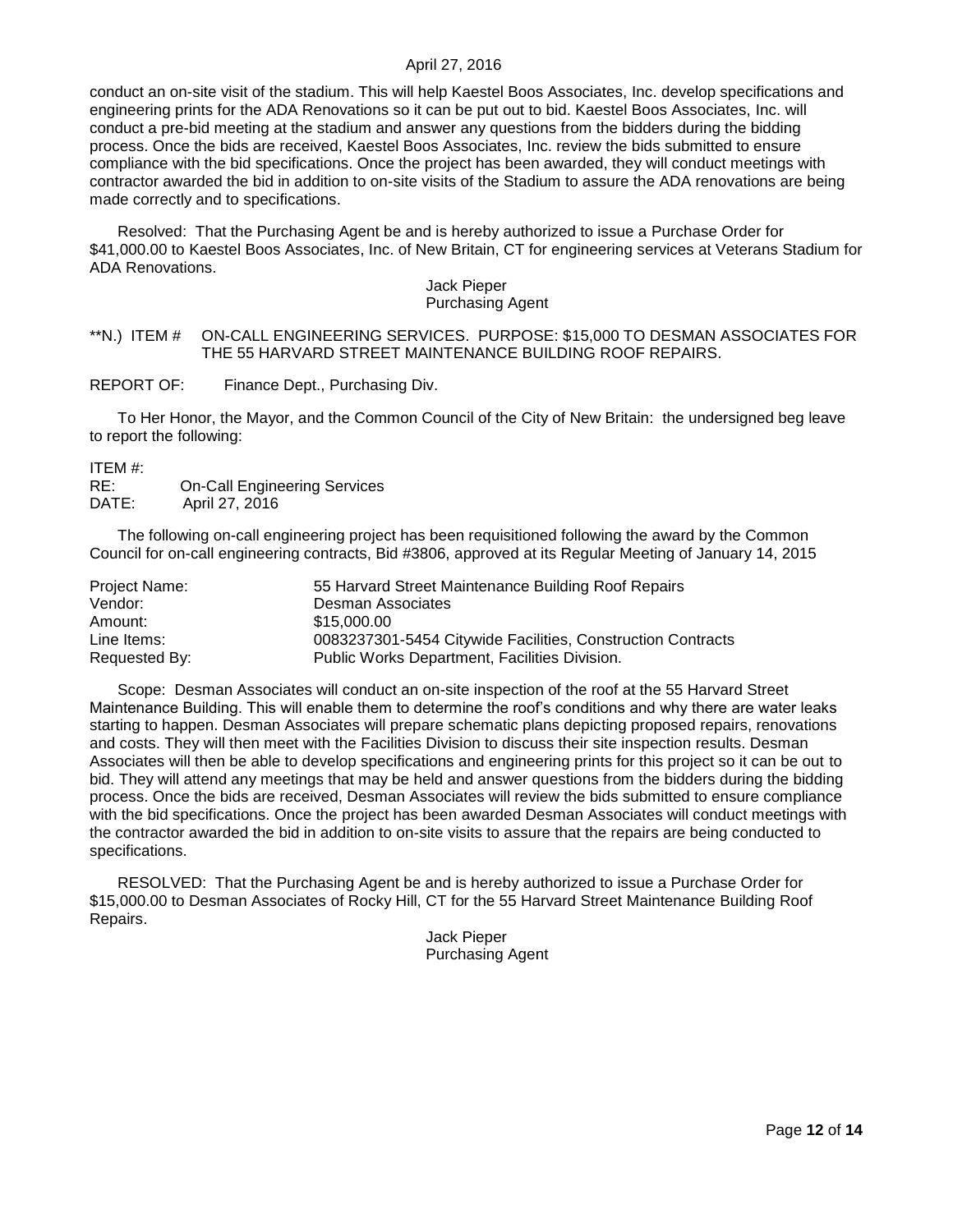## **DEPARTMENT OF PUBLIC WORKS**

<span id="page-12-0"></span>\*\*O.) 33457 RESPONSE TO PETITION 33457. PURPOSE: POTHOLE REPAIRS AT THE INTERSECTION OF HALSEY AND KULPER ROAD.

#### REPORT OF : Department of Public Works

To Her Honor, the Mayor, and the Common Council of the City of New Britain: the undersigned beg leave to report the following:

ITEM #:33457

RE: Potholes at Intersection of Halsey and Kulper Roads

Potholes were repaired by Public Works on Tuesday, April 19, 2016.

Mark E. Moriarty, Director Public Works

# **TAX DEPARTMENT**

<span id="page-12-1"></span>\*\*P.) ITEM # TAX ABATEMENTS, CORRECTIONS AND REFUNDS.

REPORT OF: Tax Collector

To Her Honor, the Mayor, and the Common Council of the City of New Britain: the undersigned beg leave to report the following:

ITEM #:

RE: Tax Abatements, Corrections and Refunds

The Collector of Taxes has referred a list of tax abatements, corrections and refunds. Acceptance and adoption is respectfully recommended.

> Cheryl S. Blogoslawski Tax Collector

## **NEW RESOLUTIONS**

<span id="page-12-2"></span>1.) ITEM # BUDGET TRANSFER – POLICE DEPARTMENT. PURPOSE: TRANSFER OF \$355,000 WITHIN THE POLICE DEPARTMENT BUDGET TO PROVIDE FOR SALARY, OVERTIME AND REPAIR FUNDS. C. CARLOZZI, JR., W. PABON, E. SANCHEZ, J. SANDERS, JR., R. SMEDLEY

Item # RE: Budget Transfer – Police Department

To Her Honor, the Mayor, and the Common Council of the City of New Britain: the undersigned beg leave to recommend the adoption of the following:

WHEREAS, the New Britain Police Department is charged to protect and preserve life, safeguard property, enforce laws, and provide public safety services in a lawful, professional and humane manner, with respect for the dignity of all citizens, and

WHEREAS, a budget transfer within the Police budget is requested to cover current shortages in several salary, overtime and repair accounts, and

WHEREAS, there are sufficient budgeted funds available for transfer within the Police Department's annual budget, no additional City funds required, THEREFORE BE IT

RESOLVED, by the Common Council of the City of New Britain, that a budget transfer of \$355,500 be made within the Police Department budget to provide for salary, overtime and repair funds as outlined below: